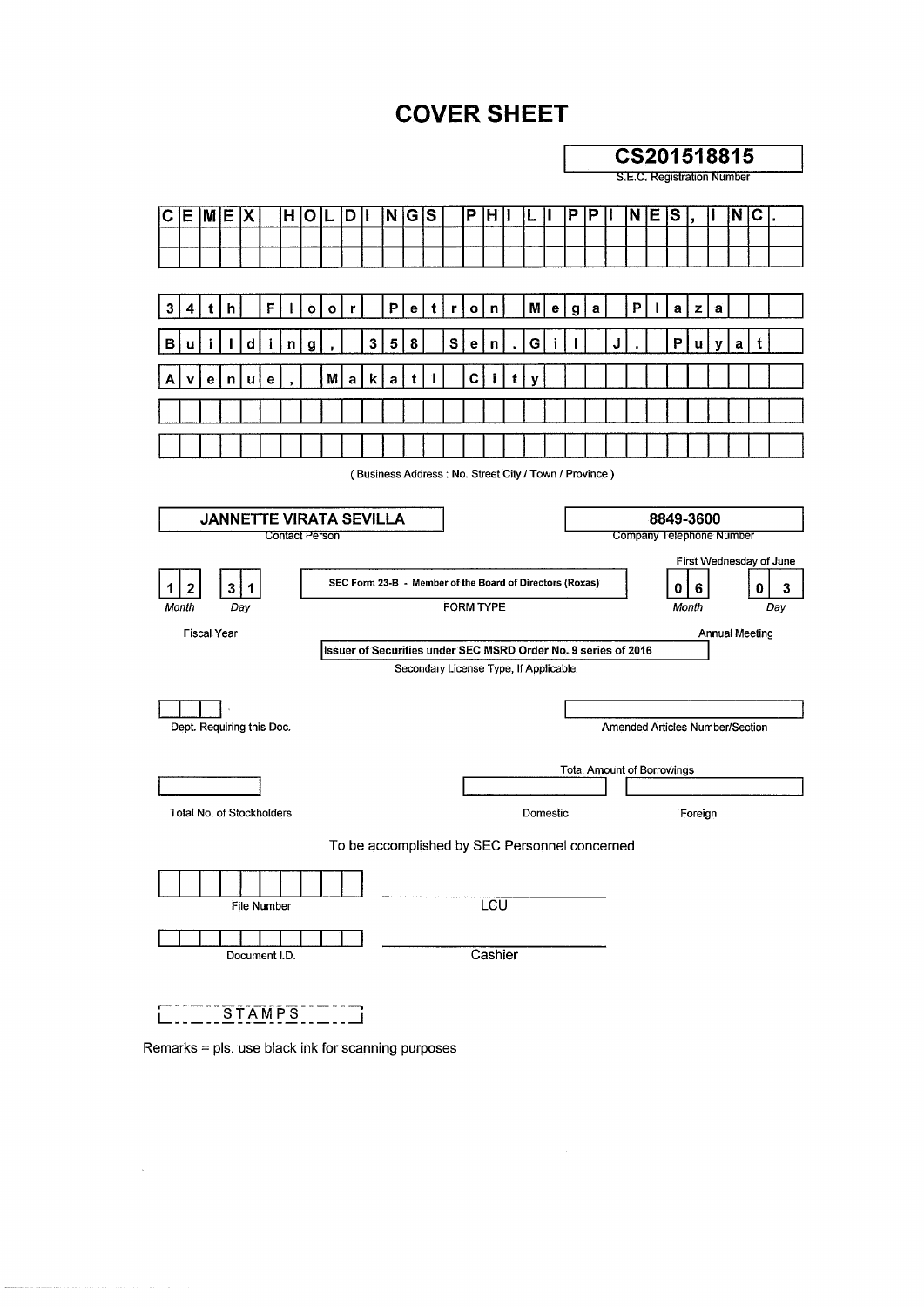#### **SECURITIES AND EXCHANGE COMMISSION Metro Manila, Phillpplnes**

#### **FORM 23-B**

#### **STATEMENT OF CHANGES IN BENEFICIAL OWNERSHIP OF SECURITIES Filed pursuant to Section 23 or the Securities Regulation Code**

**D Check box if no longer subject to filing requirement** 

|                                 | 1. Name and Address of Reporting Person |                                                                                                                                                                    | 2. Issuer Name and Trading Symbol                    |                                               |                                                  |       | 7. Relationship of Reporting Person to Issuer |                                                        |                              |                                               |  |  |  |
|---------------------------------|-----------------------------------------|--------------------------------------------------------------------------------------------------------------------------------------------------------------------|------------------------------------------------------|-----------------------------------------------|--------------------------------------------------|-------|-----------------------------------------------|--------------------------------------------------------|------------------------------|-----------------------------------------------|--|--|--|
| <b>ROXAS</b>                    | <b>PEDRO</b>                            | <b>OLGADO</b>                                                                                                                                                      | CEMEX HOLDINGS PHILIPPINES, INC. Trading Symbol: CHP |                                               |                                                  |       |                                               |                                                        | (Check all applicable)       |                                               |  |  |  |
| (Last)                          | (First)                                 | (Middle)                                                                                                                                                           | 3. Tax Identification                                |                                               | 5. Statement for                                 |       | x                                             | Director                                               |                              | 10% Owner                                     |  |  |  |
|                                 |                                         |                                                                                                                                                                    | Number                                               |                                               | Month/Year<br>Feb-20                             |       |                                               | Officer<br>(give title below)                          |                              | Other<br>(specify below)                      |  |  |  |
|                                 | (Street)                                |                                                                                                                                                                    | 4. Citizenship                                       |                                               | 6. If Amendment, Date of<br>Original (MonthYear) |       |                                               |                                                        |                              |                                               |  |  |  |
|                                 |                                         |                                                                                                                                                                    |                                                      |                                               |                                                  |       |                                               |                                                        |                              |                                               |  |  |  |
| (City)                          | (Province)                              | (Postal Code)                                                                                                                                                      | Table 1 - Equity Securities Beneficially Owned       |                                               |                                                  |       |                                               |                                                        |                              |                                               |  |  |  |
| <b>Class of Equity Security</b> |                                         |                                                                                                                                                                    | 2. Transaction<br>Date                               | 4. Securities Acquired (A) or Disposed of (D) |                                                  |       | of Month                                      | 3. Amount of Securities Owned at End 4 Ownership Form: | Uirect (U) or indirect (I) " | 6. Nature of Indirect Beneficial<br>Ownership |  |  |  |
|                                 |                                         |                                                                                                                                                                    | (Month/Day/Year)                                     | Amount                                        | (A) or (D)                                       | Price | $\frac{1}{2}$                                 | <b>Number of Shares</b>                                |                              |                                               |  |  |  |
|                                 |                                         | Beginning Balance; Prior to Stock Rights Offering (SRO)                                                                                                            |                                                      |                                               |                                                  |       |                                               | 1,001                                                  |                              |                                               |  |  |  |
|                                 | 2020)                                   | Common Shares Subscribed during the SRO (sourced<br>from new shares created from the increase in authorized<br>capital stock which was approved by SEC in February |                                                      | 50,000                                        | Α                                                | 1.54  |                                               | 51,001                                                 |                              |                                               |  |  |  |
|                                 |                                         |                                                                                                                                                                    |                                                      |                                               |                                                  |       |                                               |                                                        |                              |                                               |  |  |  |
|                                 |                                         |                                                                                                                                                                    |                                                      |                                               |                                                  |       |                                               |                                                        |                              |                                               |  |  |  |
|                                 |                                         |                                                                                                                                                                    |                                                      |                                               |                                                  |       |                                               |                                                        |                              |                                               |  |  |  |
|                                 |                                         |                                                                                                                                                                    |                                                      |                                               |                                                  |       |                                               |                                                        |                              |                                               |  |  |  |
|                                 |                                         |                                                                                                                                                                    |                                                      |                                               |                                                  |       |                                               |                                                        |                              |                                               |  |  |  |
|                                 |                                         |                                                                                                                                                                    |                                                      |                                               |                                                  |       |                                               |                                                        |                              |                                               |  |  |  |

**(Print or Type Responses)** 

If the change in beneficial ownership is 50% of the previous shareholdings or is equal to 5% of the outstanding capital stock of the issuer, provide the disclosure requirements set forth on page 3 of this form.

Reminder: Report on a separate line for each class of equity securities beneficially owned directly or indirectly.

- **(1) A person is directly or Indirectly the beneficial owner of any equity security with respect to which he has or shares:** 
	- **{A) Voling power which includes the power to vote, or to direct the voting of, such security; and/or**
	- **{B) Investment power which includes the power to dispose or, or to direct the disposition or, such security.**
- **(2) A person will be deemed to have an Indirect beneficial interest in any equity security which is: {A) held by members of a person's immediate family sharing the same household;** 
	- **(B) held by a partnership In which such person is a general partner.**
	-
	- **(C) held by a corporation or which such person is a controlling shareholder; or**

**{D) subject to any contract, arrangement or understanding which gives such person voling power or investment power with respect to such security.**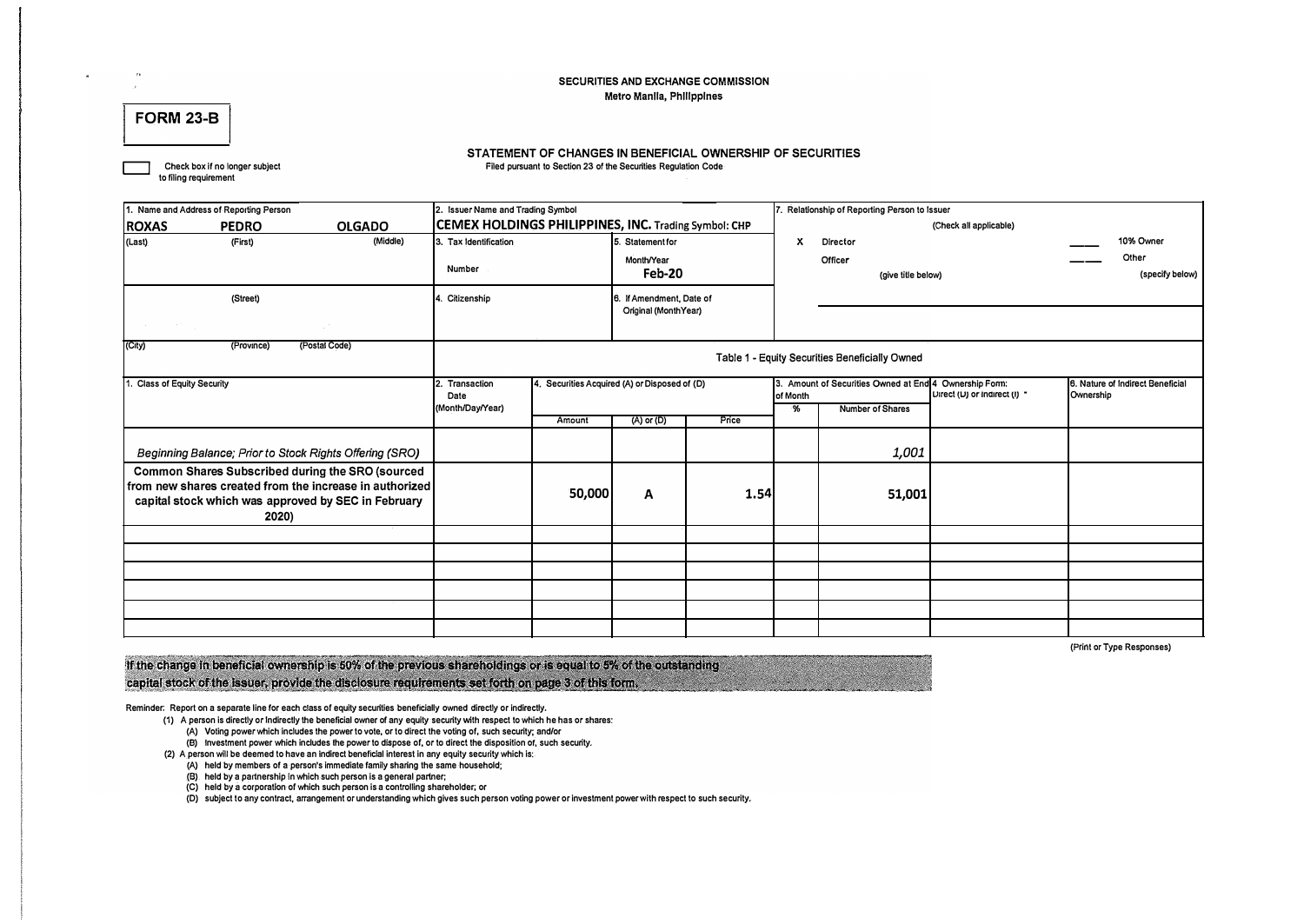FORM 23-B (continued)

 $\ddot{\phantom{0}}$ 

 $\ddot{\phantom{0}}$ 

Table II - Derivative Securities Acquired, Disposed of, or Beneficially Owned<br>(e.g., warrants, options, convertible securities)

| 9. Owner- 130. Nature<br>ship Form of Indirect<br>of Denvativ Beneticial<br>Security: Ownership<br>officet (p)<br>Indirect (p)        |                                                        |   |  |  |  |  |  |
|---------------------------------------------------------------------------------------------------------------------------------------|--------------------------------------------------------|---|--|--|--|--|--|
|                                                                                                                                       |                                                        |   |  |  |  |  |  |
| 7. Price of 8. No. of<br>Denvative Denvative<br>Security Securities<br>Security Remetically<br>Denveral Remetical<br>End of<br>End of |                                                        |   |  |  |  |  |  |
|                                                                                                                                       |                                                        |   |  |  |  |  |  |
|                                                                                                                                       | Amount or<br> Number<br> of Shares                     |   |  |  |  |  |  |
| <b>Underlying Securities</b>                                                                                                          | Title                                                  |   |  |  |  |  |  |
|                                                                                                                                       | Date                                                   |   |  |  |  |  |  |
| Exercisable and<br>Expiration Date<br>(Month/Day/Year)                                                                                | Date Exercisable [Expiration                           |   |  |  |  |  |  |
|                                                                                                                                       | $\overset{\circ}{\alpha}$ or $\overset{\circ}{\alpha}$ |   |  |  |  |  |  |
| Acquired (A) or Disposed of (D)                                                                                                       | Amount                                                 |   |  |  |  |  |  |
| 2. Conversion or  3. Transadion   4. Number of Darivative Securities<br> Exercise Price   Date  <br>(Month/Day/Yr)                    |                                                        |   |  |  |  |  |  |
| of Derivative<br>Security                                                                                                             |                                                        |   |  |  |  |  |  |
|                                                                                                                                       |                                                        |   |  |  |  |  |  |
|                                                                                                                                       |                                                        | ₹ |  |  |  |  |  |

Explanation of Responses:

Note: File three (3) copies of this form, one of which must be manually signed.<br>Attach additional sheets if space provided is insufficient.

4-Mar-20